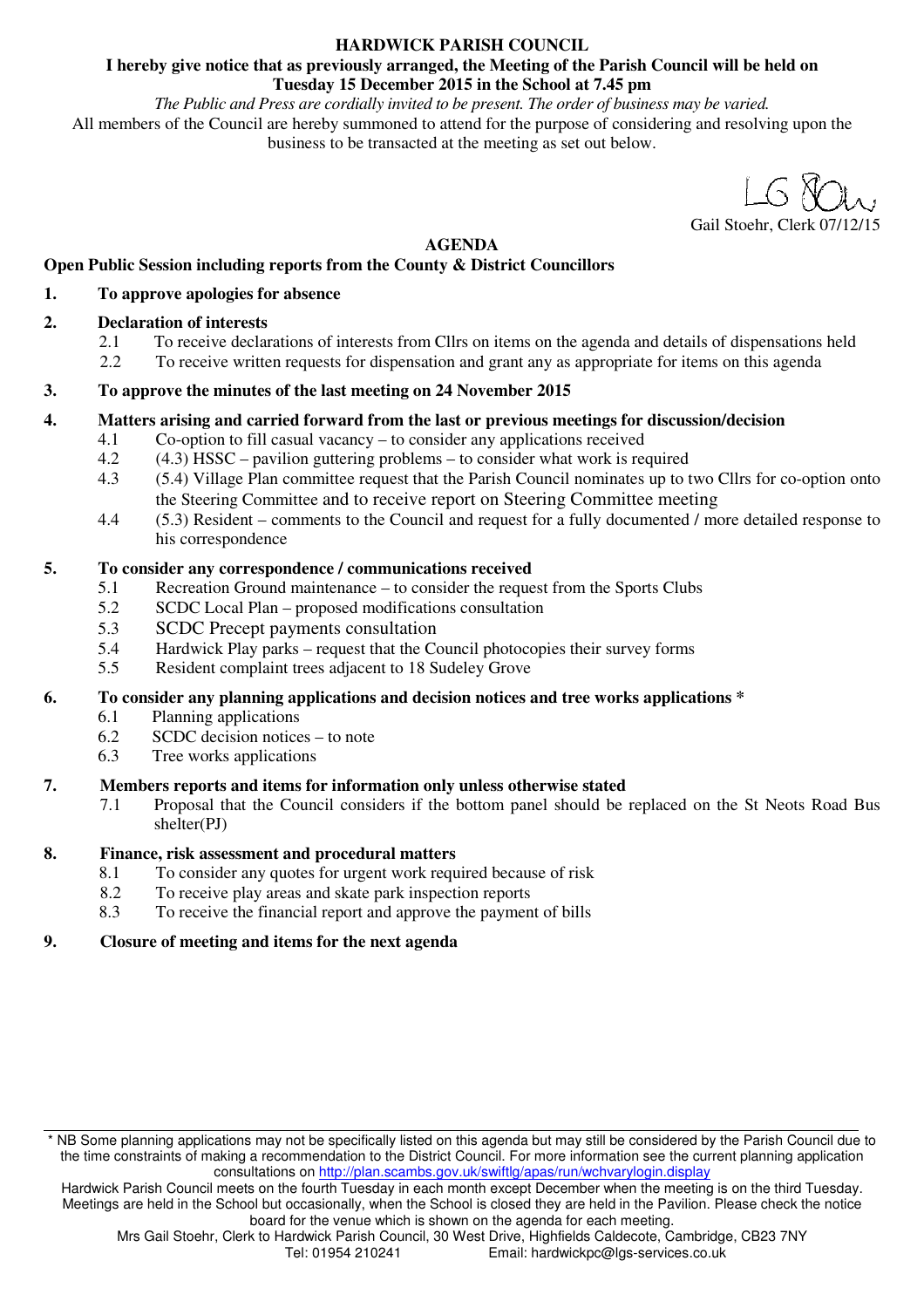## **CLERK REPORT TO HARDWICK PARISH COUNCIL MEETING ON 12 DECEMBER 2015**

- 1. Apologies for absence none at the time of writing.
- 2. Declaration of interests –members should declare their interests state why they have an interest, the type of interest held and if they have a dispensation state this and the extent of their dispensation ie to either speak or speak and vote.
- 3. To approve the minutes of the last meeting on 24 November 2015 attached.
- 4. Matters arising
- 4.1 Co-option to fill casual vacancy application forms will be circulated prior to the meeting.
- 4.2 (4.3) HSSC pavilion guttering problems to consider quotations if received Quotations will be brought to the meeting if received. Several companies have declined to quote due to their workload.
- 4.3 (5.4) Village Plan committee request that the Parish Council nominates up to two Cllrs for co-option onto the Steering Committee and to receive report on Steering Committee meeting (Cllr Joslin to report)

4.4 resident – comments to the council and request for a fully documented / more detailed response – already circulated by the resident to all Parish Council members

- 5. Correspondence
- 5.1 Recreation Ground Maintenance to consider the request from the Sports Clubs
	- Chris Fuller writes:

"Following your *(Cllr Rose's)* request to provide the information to the parish council about the recreation ground needs from the cricket and football clubs. I have now put together a six year programme, so that we have a year in hand to review with all the costs. There will be vat to be considered on the prices.

There will be the requirement for repairs to the recreation ground that we cannot predict that should be held in reserve. This does not include the cutting of the grass or any remedial work to trees or equipment used on the recreation ground."

The programme is attached.

Cllr Rose writes "Mel Pooley assisted Chris and the Football Club with the maintenance programme and the costs shown in the programme are an indication of what he would charge for the labour element."

5.2 SCDC Local Plan – proposed modifications consultation

Proposed Modifications Consultation: Cambridge Local Plan 2014 – Proposed Submission & Submission South Cambridgeshire Local Plan 2014

The Cambridge and South Cambridgeshire Local Plans were submitted for examination in March 2014. The examinations were suspended in July 2015 to allow further work to be undertaken in response to initial issues raised by the Inspectors examining the plans. Cambridge City Council and South Cambridgeshire District Council are seeking your views on proposed modifications to the Cambridge and South Cambridgeshire Local Plans having undertaken further work.

Comments can only be made on the Proposed Modifications and associated Sustainability Appraisal between 9 am Wednesday 2 December 2015 and 5pm on Monday 25 January 2016.

Details of where you can view the consultation and supporting documents, how to submit comments, and dates of public exhibitions can be found on the enclosed public notice.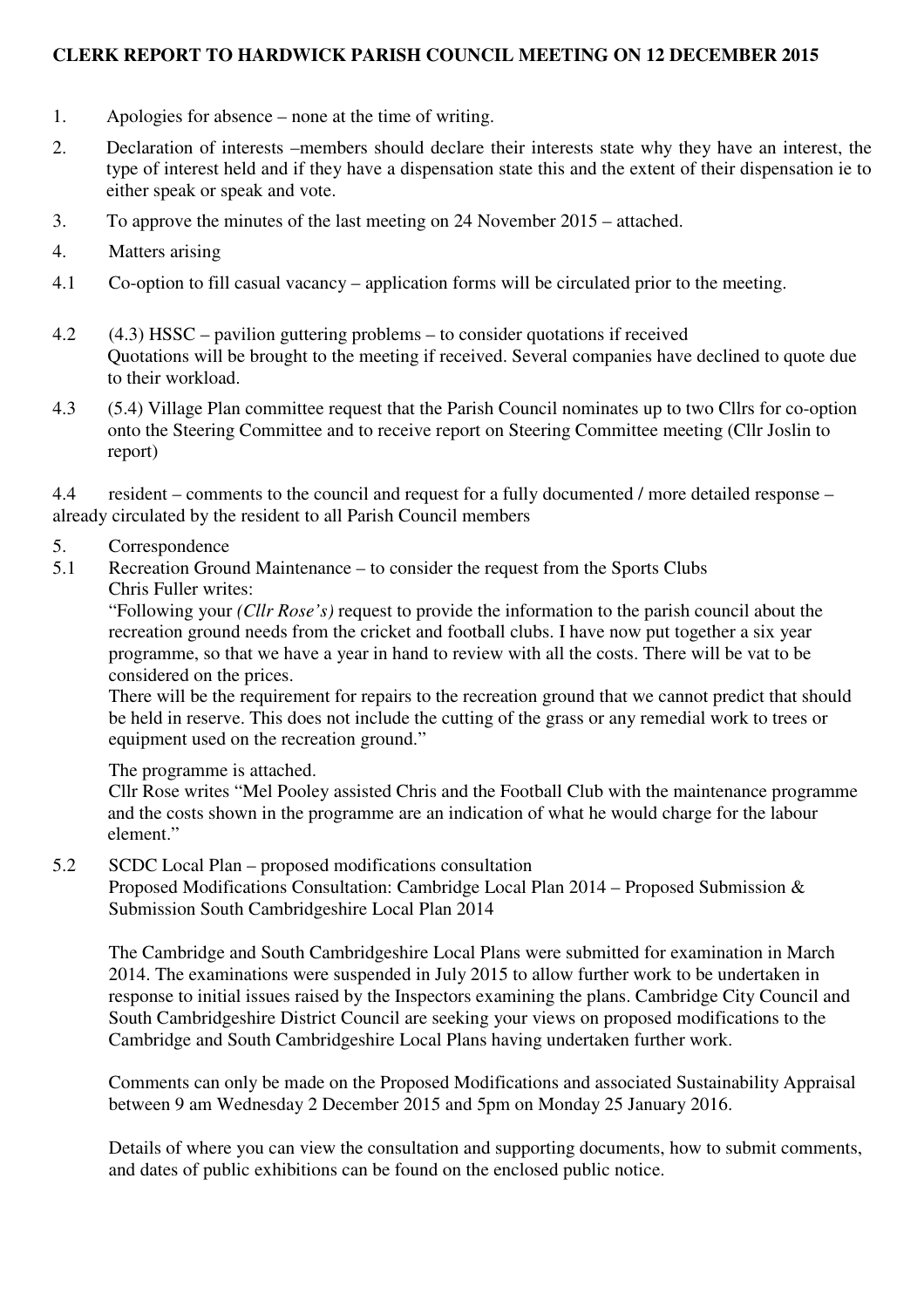The results of the public consultation will be considered by the Councils who will decide if any further amendments need to be made to the Local Plans. The Councils will then submit the consultation responses, evidence base documents and proposed modifications to the Planning Inspectors examining the Local Plans.

You have received this email because you made comments on the local plan or are a consultee. Please let us know if you no longer wish to be kept informed.

We look forward to hearing from you. If you have any queries, please do not hesitate to contact the planning policy teams at Cambridge City Council or South Cambridgeshire District Council. Contact details are on the attached public notice.

The response deadline is 25 January 2016.

- 5.3 SCDC Precept payments consultation attached
- 5.5 Resident complaint trees adjacent to 18 Sudeley Grove "The growth of Council owned trees has uplifted and damaged my pavement as well as my fencing. In due course, I believe, it will damage my building. I will be grateful if you can look into this problem at your earliest and put right the damage already caused."
- 6.1 Planning applications

NB Some planning applications may not be specifically listed on this agenda but may still be considered by the Parish Council due to the time constraints of making a recommendation to the District Council. For more information see the current planning application consultations on http://plan.scambs.gov.uk/swiftlg/apas/run/wchvarylogin.display

- 6.2 SCDC decision notices
- 6.2.1 S/ S/2564/15/VC Little Acres, 345 St Neots Road Variation of condition 2 of planning consent S/2564/15VC for demolition of existing outbuildings/garages, erection of a single dwelling garage and stables/office building and retention of mobile home to allow change to plans from velux windows to dormer windows on front elevation Permission granted.
- 6.3 Tree works applications none at the time of writing.
- 7. Members' reports
- 9. Closure of meeting and items for the next agenda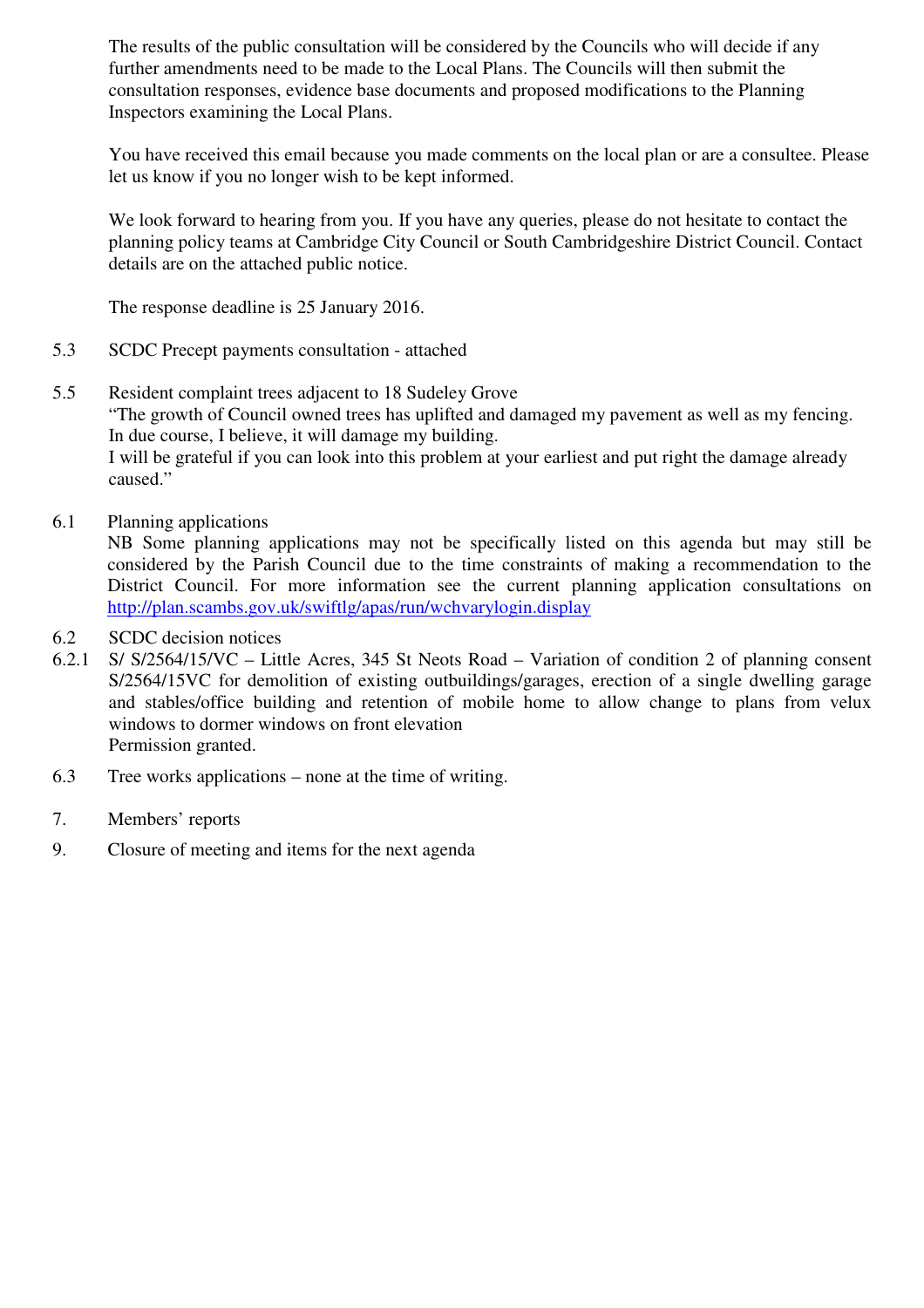| Recreation Ground program 2016 - 2021 |  |  |  |
|---------------------------------------|--|--|--|
|---------------------------------------|--|--|--|

|                    | 2016                               |                                              |                       |                                | Cost          |           |
|--------------------|------------------------------------|----------------------------------------------|-----------------------|--------------------------------|---------------|-----------|
| Jan-16<br>Feb-16   |                                    |                                              |                       |                                | labour<br>500 | materials |
| $Mar-16$           | <b>Aeration with Vertidrain</b>    |                                              |                       |                                | 100           | 200       |
| Apr-16             |                                    |                                              |                       | Goal Mouth & touch line repair | 400           |           |
| May-16             |                                    | Fertilizer Spring/Summer Herbicide treatment |                       |                                |               |           |
| Jun-16             |                                    |                                              |                       |                                |               |           |
| Jul-16             |                                    |                                              |                       |                                |               |           |
| Aug-16             |                                    |                                              |                       |                                |               | 480       |
| Sep-16             | Decompaction with Shockwave        | Fertilizer Autumn/Winter                     |                       |                                | 500           |           |
| $Oct-16$           |                                    |                                              | Sand/Soil Topdressing | Overseeding                    | 100           | 200       |
| Nov-16             |                                    |                                              |                       |                                | 750           | 3600      |
| Dec-16             |                                    |                                              |                       |                                | 2350          | 4480      |
| $Jan-17$           | 2017                               |                                              |                       |                                |               |           |
| Feb-17             |                                    |                                              |                       |                                | 500           |           |
| $Mar-17$           | <b>Aeration with Vertidrain</b>    |                                              |                       |                                | 100           | 200       |
| Apr-17             |                                    |                                              |                       | Goal Mouth & touch line repair | 400           |           |
| May-17             |                                    | Fertilizer Spring/Summer Herbicide treatment |                       |                                |               |           |
| Jun-17<br>Jul-17   |                                    |                                              |                       |                                |               |           |
| Aug-17             |                                    |                                              |                       |                                |               |           |
|                    | Sep-17 Decompaction with Shockwave | Fertilizer Autumn/Winter                     |                       |                                | 500           |           |
| Oct-17             |                                    |                                              |                       |                                | 100           | 200       |
| Nov-17             |                                    |                                              |                       |                                |               |           |
| Dec-17             |                                    |                                              |                       |                                | 1600          | 400       |
| Jan-18             | 2018                               |                                              |                       |                                |               |           |
| Feb-18             |                                    |                                              |                       |                                | 500           |           |
| Mar-18             | Aeration with Vertidrain           |                                              |                       |                                | 100           | 200       |
| Apr-18             |                                    |                                              |                       | Goal Mouth & touch line repair | 400           |           |
| May-18             |                                    | Fertilizer Spring/Summer Herbicide treatment |                       |                                |               |           |
| Jun-18<br>Jul-18   |                                    |                                              |                       |                                |               |           |
| Aug-18             |                                    |                                              |                       |                                |               | 480       |
|                    | Sep-18 Decompaction with Shockwave | Fertilizer Autumn/Winter                     |                       |                                | 500           |           |
| $Oct-18$           |                                    |                                              | Sand/Soil Topdressing | Overseeding                    | 100           | 200       |
| Nov-18             |                                    |                                              |                       |                                |               | 3600      |
|                    |                                    |                                              |                       |                                |               |           |
|                    |                                    |                                              |                       |                                | 750           |           |
| Dec-18<br>Jan-19   | 2019                               |                                              |                       |                                | 2350          | 4480      |
| $Feb-19$           |                                    |                                              |                       |                                | 500           |           |
| Mar-19             | Aeration with Vertidrain           |                                              |                       |                                | 100           | 200       |
| Apr-19             |                                    |                                              |                       | Goal Mouth & touch line repair | 400           |           |
| May-19             |                                    | Fertilizer Spring/Summer Herbicide treatment |                       |                                |               |           |
| Jun-19             |                                    |                                              |                       |                                |               |           |
| Jul-19             |                                    |                                              |                       |                                |               |           |
| Aug-19             |                                    |                                              |                       |                                |               |           |
| $Sep-19$           | Decompaction with Shockwave        | Fertilizer Autumn/Winter                     |                       |                                | 500           |           |
| $Oct-19$           |                                    |                                              |                       |                                | 100           | 200       |
| Nov-19             |                                    |                                              |                       |                                |               |           |
| Dec-19<br>Jan-20   | 2020                               |                                              |                       |                                | 1600          | 400       |
| Feb-20             |                                    |                                              |                       |                                | 500           |           |
| Mar-20             | <b>Aeration with Vertidrain</b>    |                                              |                       |                                | 100           | 200       |
| Apr-20             |                                    |                                              |                       | Goal Mouth & touch line repair | 400           |           |
| May-20             |                                    | Fertilizer Spring/Summer Herbicide treatment |                       |                                |               |           |
| Jun-20             |                                    |                                              |                       |                                |               |           |
| Jul-20             |                                    |                                              |                       |                                |               |           |
| Aug-20             |                                    |                                              |                       |                                |               | 480       |
|                    | Sep-20 Decompaction with Shockwave | Fertilizer Autumn/Winter                     |                       |                                | 500           |           |
| Oct-20             |                                    |                                              | Sand/Soil Topdressing | Overseeding                    | <b>100</b>    | 200       |
| Nov-20             |                                    |                                              |                       |                                | 750           | 3600      |
| Dec-20             |                                    |                                              |                       |                                | 2350          | 4480      |
| $Jan-21$<br>Feb-21 | 2021                               |                                              |                       |                                | 500           |           |
| $Mar-21$           | <b>Aeration with Vertidrain</b>    |                                              |                       |                                | 100           | 200       |
| Apr-21             |                                    |                                              |                       | Goal Mouth & touch line repair | 400           |           |
| $May-21$           |                                    |                                              |                       |                                |               |           |
| Jun-21             |                                    | Fertilizer Spring/Summer Herbicide treatment |                       |                                |               |           |
| $Jul-21$           |                                    |                                              |                       |                                |               |           |
| Aug-21             |                                    |                                              |                       |                                |               |           |
|                    | Sep-21 Decompaction with Shockwave | Fertilizer Autumn/Winter                     |                       |                                | 500           |           |
| Oct-21             |                                    |                                              |                       |                                | 100           | 200       |
| Nov-21<br>Dec-21   |                                    |                                              |                       |                                | 1600          | 400       |

| Winter        | Cost per Pitch | Number of Pitches | Cost    |
|---------------|----------------|-------------------|---------|
| <b>Sports</b> |                |                   |         |
| Pitches       |                |                   |         |
|               |                |                   |         |
| Aeration      |                |                   |         |
| with          |                |                   |         |
| Vertidrain.   |                |                   |         |
| Senior Pitch  | £250           |                   | £500.00 |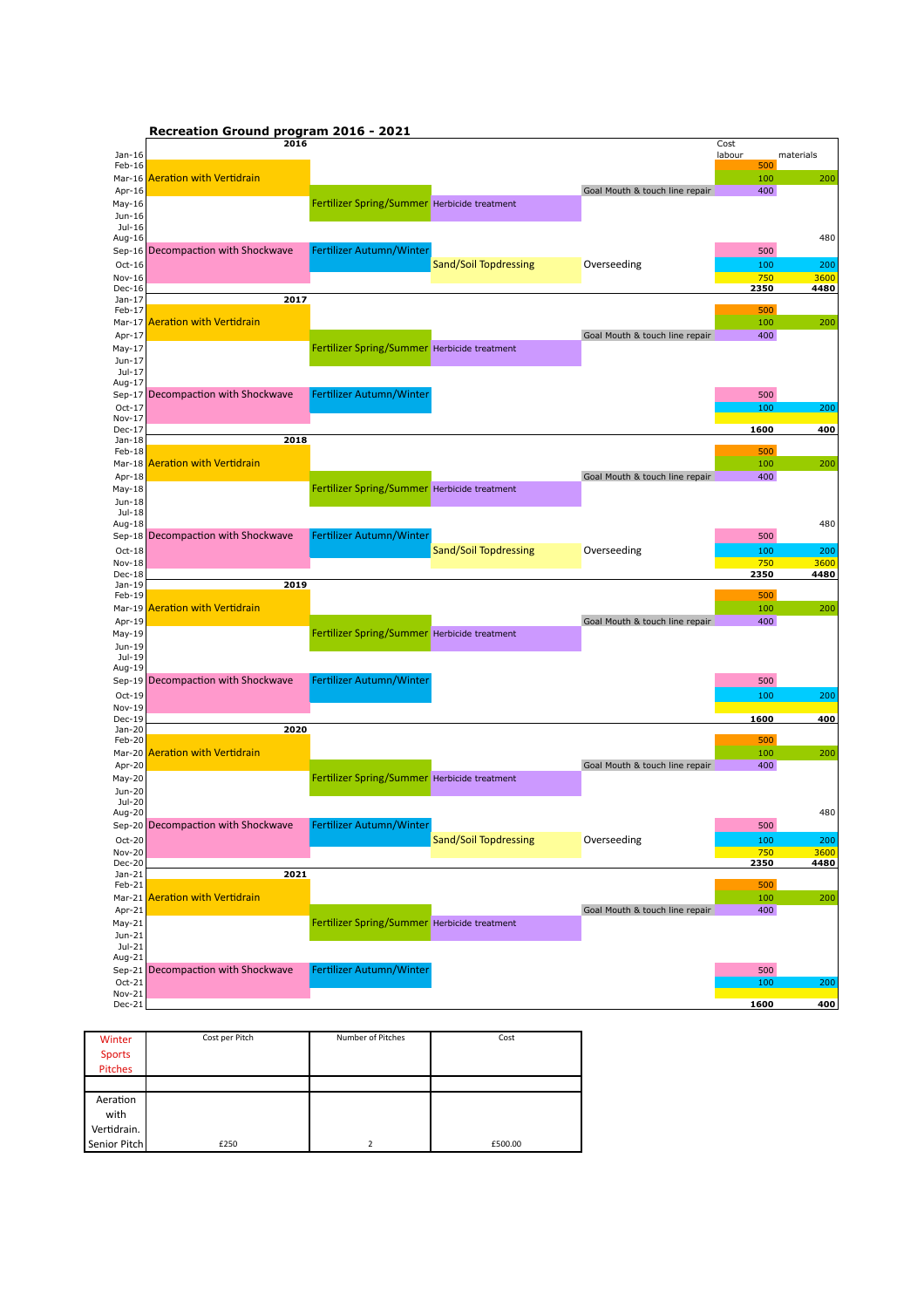| Aeration     |                |                |         |
|--------------|----------------|----------------|---------|
| with         |                |                |         |
| Vertidrain.  |                |                |         |
| Junior Pitch | £125           |                | N/A     |
| Decompacti   |                |                |         |
| on with      |                |                |         |
| Shockwave    | £250           | 2              |         |
| Sand/Soil    |                |                |         |
| Topdressing  | 7.50 per tonne | 100            | £750.00 |
| Overseeding  |                |                |         |
|              | £200           | $\overline{2}$ | £400.00 |
| Fertilizer   |                |                |         |
| application  | £100           | $\overline{2}$ | £200.00 |

|                   | Materials to be supplied by the Parish Council- |                         |                            |
|-------------------|-------------------------------------------------|-------------------------|----------------------------|
| Type              | Quantity                                        | Supplier                | Contact                    |
| Sand              | 60/80 Tonnes per pitch c £30per                 | Hanson Needingworth     |                            |
| Topdressing tonne |                                                 | Pit                     |                            |
| <b>MHN Sand</b>   |                                                 |                         | <b>Rhys Buckley</b>        |
| (Marshall         |                                                 |                         | 07966 499298               |
| Sand)             |                                                 |                         |                            |
| Top soil          |                                                 | <b>British Sugar</b>    |                            |
| Fertilizer        | 250Kg Per pitch £20/25kg                        | <b>Sherriff Amenity</b> | 01638 721888               |
| Spring/Sum        |                                                 |                         |                            |
| mer               |                                                 |                         |                            |
|                   | Autumn/Wi 250Kg Per pitch £20/25kg              |                         |                            |
| nter              |                                                 |                         |                            |
| Seed              | 200Kg per pitch £60/25kg                        | Sherriff Amenity,       | Matthew Le Brun            |
|                   | Designer action replay                          | Matthew Le Brun         | 07468715498, 01638 723968  |
|                   |                                                 |                         | when ordering quote mel    |
|                   |                                                 |                         | pooley grounds association |
| Herbicide         | £400 per recreation ground                      | Rod Thompson            | Rodthompson@cwc.uk.com     |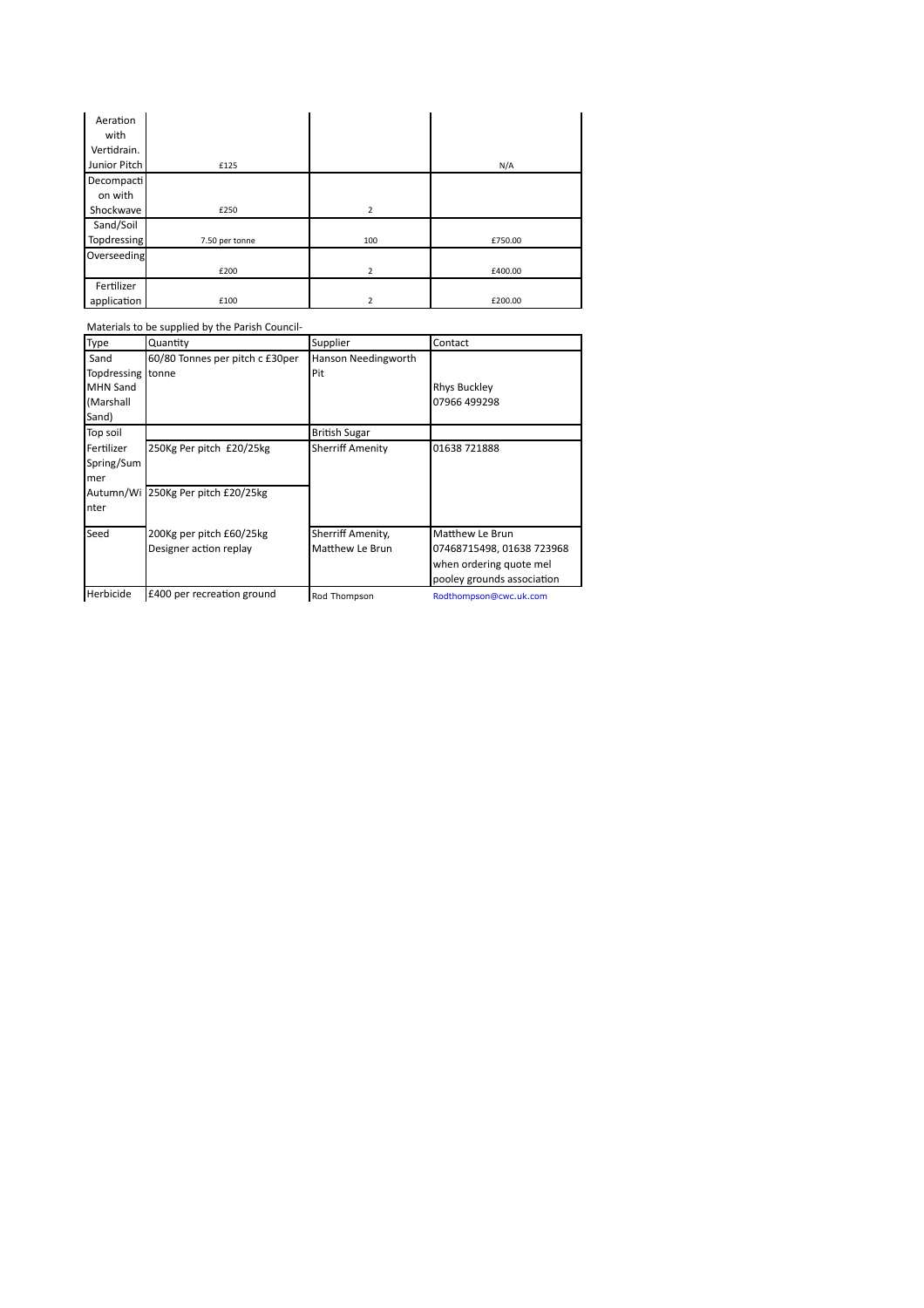South Cambridgeshire Hall Cambourne Business Park Cambourne **Cambridge** CB23 6EA t: 03450 450 500 f: (01954) 713 149 www.scambs.gov.uk



**South Cambridgeshire District Council** 

Mrs Gail Stoehr Hardwick Parish Council 30 West Drive Highfields Caldecote **Cambridge** CB23 7NY

 Corporate Services Our ref: SS/16.17 Contact: Sally Smart Your ref: Direct dial: 01954 713076 December 2015 Direct email: sally.smart@scambs.gov.uk

Dear Sir/Madam

## **Re: Local Government Finance Act 1992 – Parish Precepts**

In October I wrote to town and parish councils to advise you of the estimated tax base for your parish for 2016-17, for you to check before we formally set the tax base in December 2015. Following your responses to the earlier consultation we have now set the tax base for 2016-17 and are now seeking the precept information we need to finalise our budgets. Attached as **Appendix A** is a consultation document setting out proposals for payment of Parish Precepts by the District Council in 2016-17, if you would like to comment on this document I would appreciate a reply by 8 January 2016.

The information I now require is as follows: -

Question 1 Do you wish to comment on the enclosed consultation document?

Question 2 How much will your Council require by way of precept in 2016-17? Please state your requirements as an amount of money.

If you wish to comment as in question 1, I would appreciate a reply before **8 January 2016**.

The Council is working in conjunction with Cambridgeshire County Council and the Fire and Police Authorities to produce a combined leaflet for distribution with the Council Tax bills. In order for this ambitious project to succeed, your assistance would be appreciated by receiving your precept requirements, including nil precepts, by **2 February 2016 using the form attached as Appendix D**.

Some Parishes find it helpful to have details of the estimated tax base for the Parish when they determine their precept. A schedule showing the estimated tax base for all the Parishes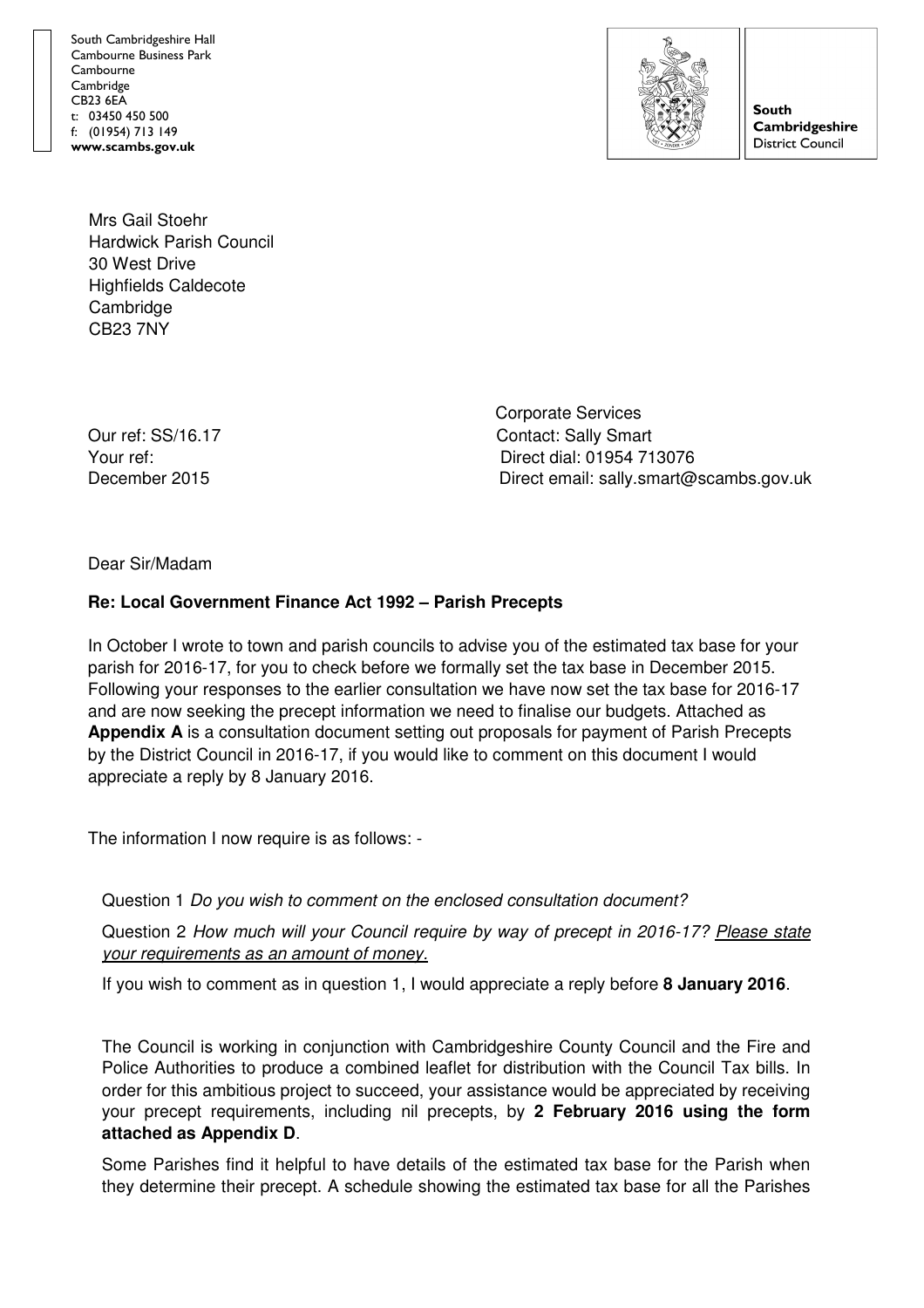for 2016-17 is attached at **Appendix B** , along with explanatory information as to how the Council Tax Base is calculated, **Appendix C**.

Where local councils request £140,000 or more from their council taxpayers they are required to provide details of their spending plans, a template is attached at Appendix **D**, which should be completed and returned with your precept request.

The Council's preferred method of settlement for precepts and other payments due to Parish Councils is directly to bank accounts via BACS, the remittance advice being sent to the Parish Council by e-mail. If your Parish has not already taken advantage of this method of payment, or if your parish has changed its bank details, can I ask you to complete the form Councils is directly to bank accounts via BACS, the remittance advice being sent to the<br>Parish Council by e-mail. If your Parish has not already taken advantage of this method of<br>payment, or if your parish has changed its precept payment due in April 2016 to be made directly to your bank.

If you have any queries, please do not hesitate to contact me.

Yours faithfully

**Sally Smart**

Principal Accountant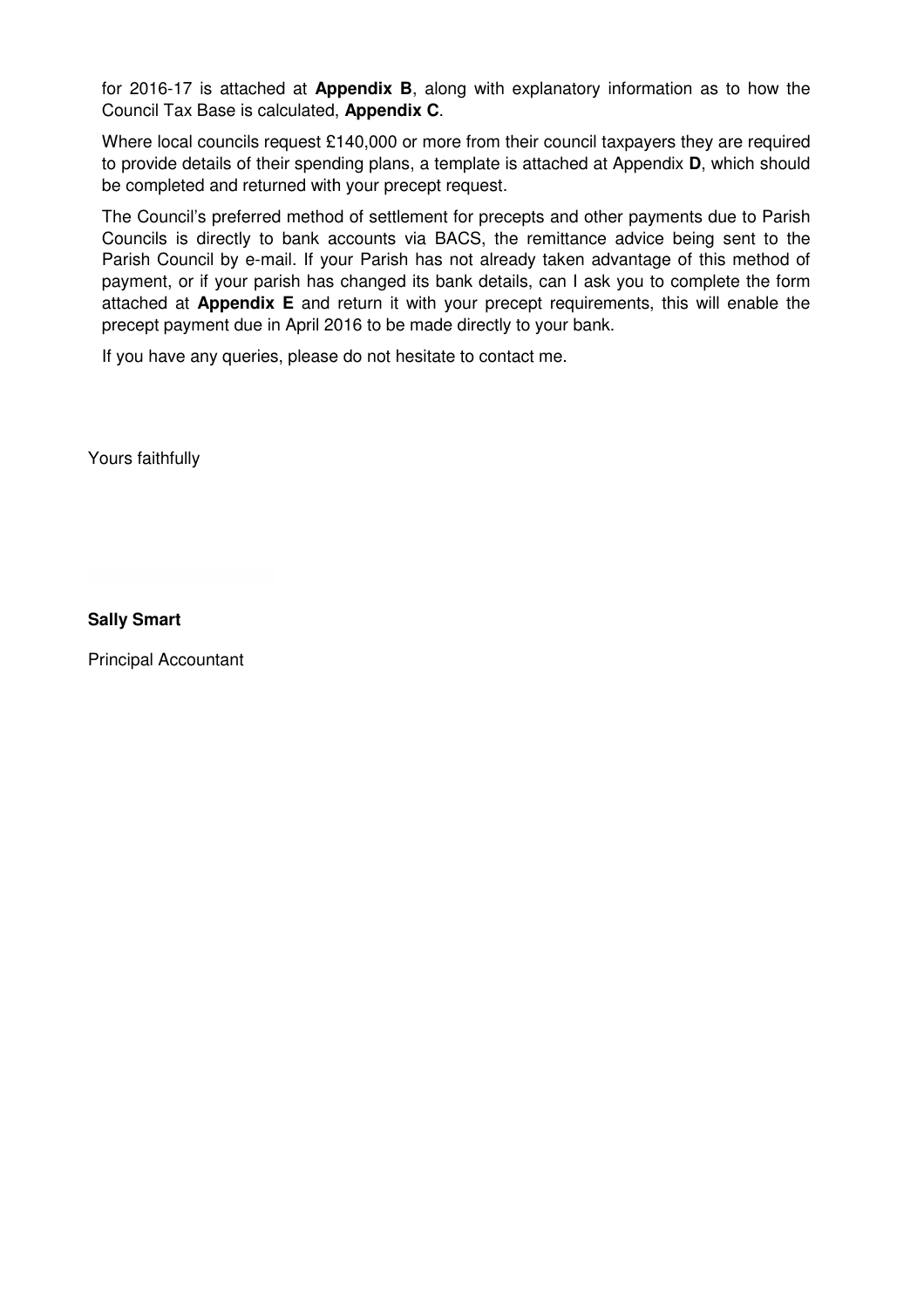# **APPENDIX A**

# **LOCAL GOVERNMENT FINANCE ACT 1992 PARISH PRECEPTS**

- 1. CONSULTATION
- 1.1 The consultation relating to the payment of precepts covers the:
	- i. frequency of payment;
	- ii. dates on which payments are to be made; and
	- iii. calculation of each amount.
- 1.2 Regulations provide that at least 50% of the precept must be paid within 30 days of the start of the financial year and the remaining 50% within 6 months of the start of the financial year. Payment of precepts issued after the beginning of the financial year will be delayed.
- 1.3 The proposed schedule for the payment of precepts for 2015-16 are as follows:
	- a) The first instalment will be paid by Thursday 21 April 2016. In the case of a precept of £1,000 or less, the full precept will be paid. In all other cases the amount of the first instalment will be £1,000 or 50% of the precept, whichever is greater.
	- b) Any balance will be paid by 23 September 2016.
- 1.4 Please let me have any comments you wish to make by the 8 January 2016.
- 1.5 As mentioned in my accompanying letter, it would be of assistance if Parishes could submit their precepts no later than the 2 February 2016.
- 2. PARISH COUNCIL ELECTIONS
- 2.1 As you know the Council sends invoices to Parishes in respect of the costs of Parish Council elections; Parishes which are due for an election should allow and include for these amounts in their precepts.
- 2.2 Whilst it is not possible to predict the exact costs of elections, the following information may assist those parishes concerned.

### **1) Uncontested Election**

If there are too few candidates for a Poll, a nominal charge will be made to cover the administration of nominations and the services of the Returning Officer. This will be £15 per Council seat.

### **2) Contested Election**

If there are a sufficient number of candidates for a Parish Election to be contested, the recharged costs will be made on the following basis:

a) A third of all costs where the services are shared with contested Police and Crime Commissioner and District Council Polls - for example, polling station rent, Presiding Officer and Poll Clerk costs, poll cards and associated postage.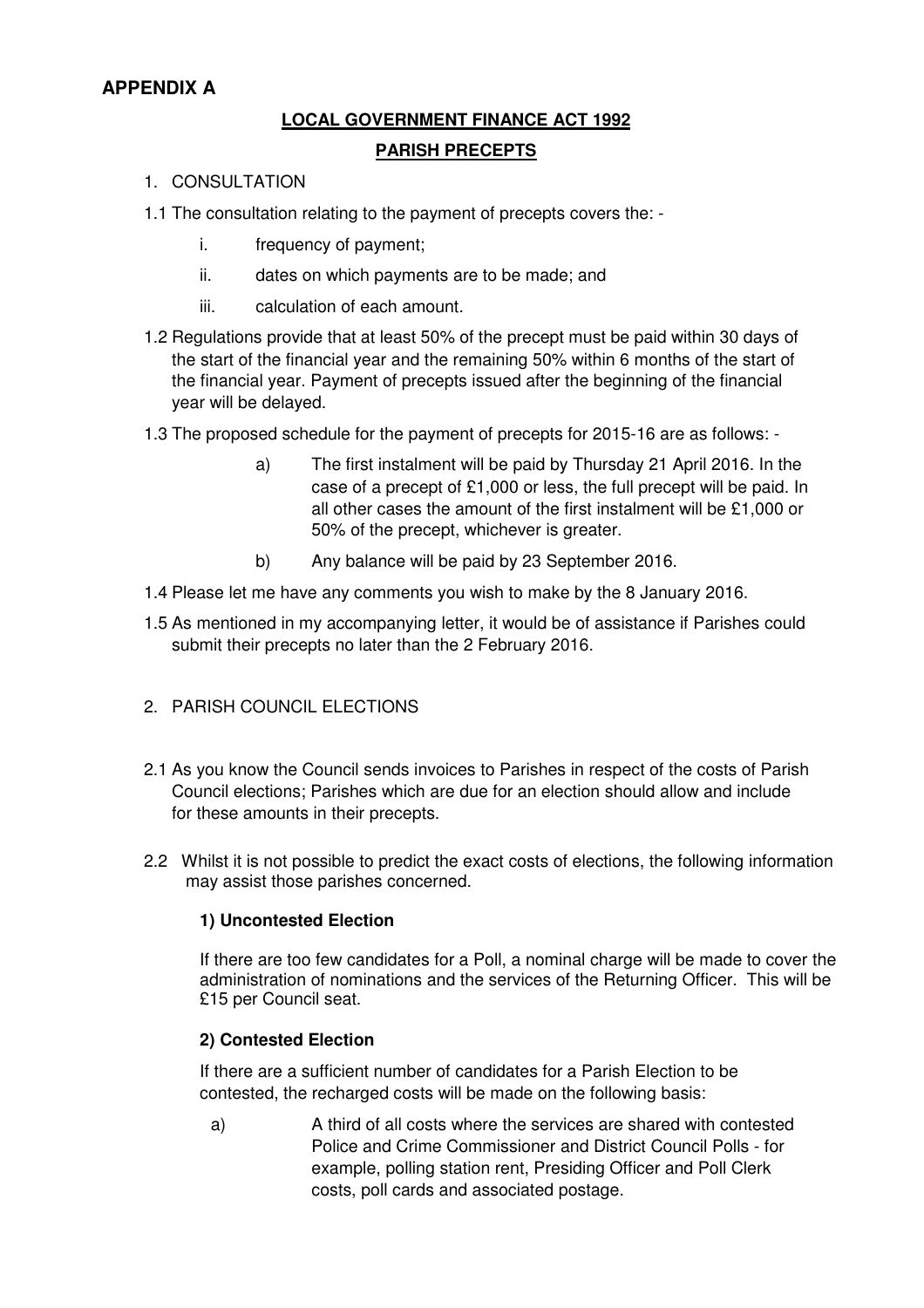b) All costs where separate provision for the Parish has to be made, for example, postal votes and associated postage, nomination papers and ballot papers.

## Expected Recharge:

Based on the assumption that any Parish election will be combined with PCC and District Council elections please budget for the following approximate recharge:

| Electorate      | Potential recharge = $a + b$<br>(approximate) |
|-----------------|-----------------------------------------------|
| $0 - 1,000$     | £1,000                                        |
| $1,001 - 2,000$ | £2,000                                        |
| $2,001 - 3,000$ | £3,000                                        |
| $3,001 - 4,000$ | £4,000                                        |

These figures are estimates only. Many variable factors can affect the cost of delivering an election.

2.3 The following parishes are scheduled for elections in 2016.

| Arrington                        | Hatley                 | Newton          |
|----------------------------------|------------------------|-----------------|
| Cambourne                        | Hauxton                | Sawston         |
| Croydon                          | Heydon                 | Stapleford      |
| Fen Ditton                       | Histon                 | Steeple Morden  |
| <b>Great and Little Chishill</b> | Horningsea             | Stow-cum-Quy    |
| Great and Little Eversden        | Impington              | <b>Thriplow</b> |
| <b>Great Wilbraham</b>           | Little Gransden        | Whaddon         |
| Guilden Morden                   | <b>Little Shelford</b> | Whittlesford    |
| Harlton                          | Little Wilbraham       |                 |
| Harston                          | Longstanton            |                 |
| Haslingfield                     | Longstowe              |                 |
|                                  |                        |                 |

- 2.4 If a Parish has a by-election in 2016, it is probable that 100% of costs will have to be recharged.
- 2.5 You may be aware that the District Council recently voted to move to all out elections from 2018. This means that from 2018 all district council seats will be contested at the same time.

The Council also voted to make an order changing the dates of Parish Elections so that they continue to be held in the same year as district elections. Therefore, all parish councils should be ready for elections to take place in 2018 and every four years thereafter.

Sally Smart

Principal Accountant

December 2015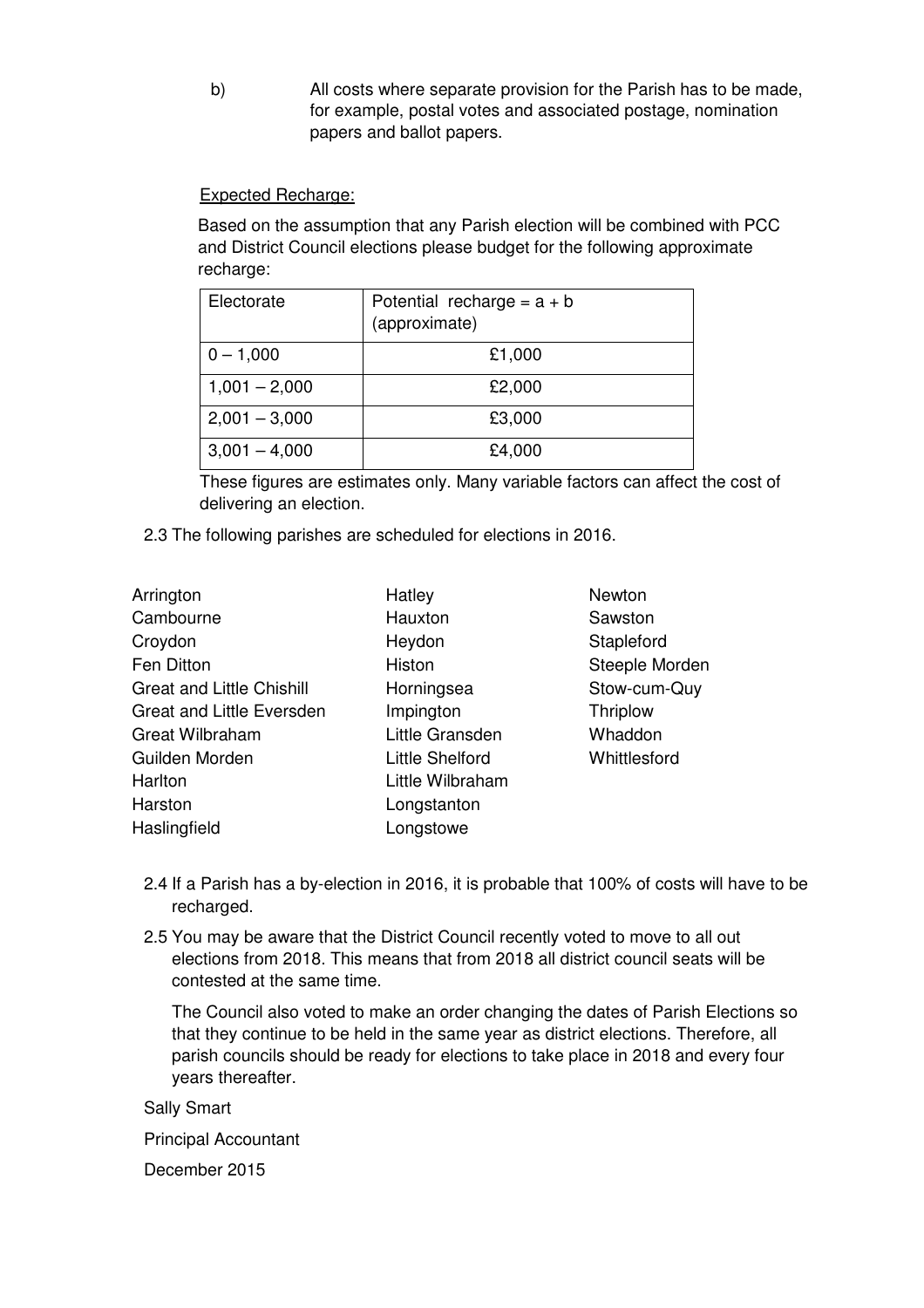#### **COUNCIL TAX BASE - 2016/17**

#### **Estimated number of band D equivalent properties (after 0.6% allowance for losses on collection)**

| Great Abington   | 364.4  | Hston                     | 1765.6 |
|------------------|--------|---------------------------|--------|
| Little Abington  | 257    | Homingsea                 | 162.4  |
| Abington Pigotts | 77.3   | Horseheath                | 209.2  |
| Arrington        | 168.1  | <b>Ickleton</b>           | 333.8  |
| <b>Babraham</b>  | 122.7  | Impington                 | 1504.0 |
| <b>Balsham</b>   | 6623   | Kingston                  | 118.6  |
| Bar Hill         | 1457.7 | Knapwell                  | 45.0   |
| Barrington       | 462.6  | Landbeach                 | 373.9  |
| <b>Bartlow</b>   | 50.4   | Linton                    | 1714.3 |
| Barton           | 387    | Litlington                | 337.4  |
| Bassingboum      | 1138.7 | Ldwath                    | 75.2   |
| Boum             | 405    | Longstanton               | 1260.4 |
| <b>Boxworth</b>  | 100.3  | Langstowe                 | 89.9   |
| Caldecote        | 693.5  | Madingley                 | 106.2  |
| Cambourne        | 3583.7 | Melbourn                  | 1856.7 |
| Carlton          | 96.4   | Meldreth                  | 756.5  |
| Castle Camps     | 2624   | Miton                     | 1743.7 |
| Caxton           | 232.8  | Guilden Morden            | 424.3  |
| Childerley       | 11.9   | Steeple Morden            | 507.9  |
| Chishill         | 305.2  | Newton                    | 181.1  |
| Comberton        | 917.1  | <b>Cakington/Westwick</b> | 580.5  |
| Conington        | 61.6   | Orchard Park              | 752.2  |
| Coton            | 367.4  | Owell                     | 471.8  |
| Cottenham        | 2309.6 | Qver                      | 1111.0 |
| Oroxton          | 76.8   | Pampisford                | 151.6  |
| Oroydon          | 103.3  | Papvorth Everard          | 1363.6 |
| Dry Drayton      | 290.0  | Papworth St Agnes         | 34.4   |
| <b>Duxford</b>   | 729.5  | <b>Rampton</b>            | 188.8  |
| <b>Elsworth</b>  | 292.9  | Sawston                   | 2480.4 |
| <b>Etisley</b>   | 180.0  | <b>Great Shelford</b>     | 1963.8 |
| Great Eversden   | 120.1  | <b>Little Shelford</b>    | 377.0  |
| Little Eversden  | 253.7  | Shepreth                  | 335.8  |
| Fen Ditton       | 334.4  | Shingay-cum-Wendy         | 56.7   |
| Fen Drayton      | 340.5  | Shudy Camps               | 136.9  |
| Fowlmere         | 550.0  | Stapleford                | 879.0  |
| Foxton           | 527.2  | StowcumQuy                | 208.7  |
| Fulbourn         | 1917.6 | Swavesey                  | 936.2  |
| Gamlingay        | 1439.9 | Tadow                     | 77.0   |
| Girtan           | 1856.6 | Teversham                 | 9822   |
| Little Gransden  | 135.7  | <b>Thriplow</b>           | 484.6  |
| Grantchester     | 255.9  | Toft                      | 242.5  |
| Graveley         | 96.0   | Waterbeach                | 1685.7 |
| <b>Hardwick</b>  | 944.4  | <b>Weston Colville</b>    | 193.1  |
| <b>Harlton</b>   | 146    | West Wickham              | 184.1  |
| Harston          | 791.9  | West Wratting             | 229.1  |
| Haslingfield     | 790.6  | Whaddon                   | 211.8  |
| Hatley           | 95.4   | <b>Whittlesford</b>       | 784.2  |
| Hauxton          | 367.0  | Great Wilbraham           | 276.8  |
| Heydon           | 122.4  | Little Wilbraham          | 185.2  |
| Hildersham       | 1029   | Willingham                | 1471.7 |
| Hnxton           | 162.2  | Wimpde                    | 136.5  |

DISTRICT TOTAL = **60,257.0**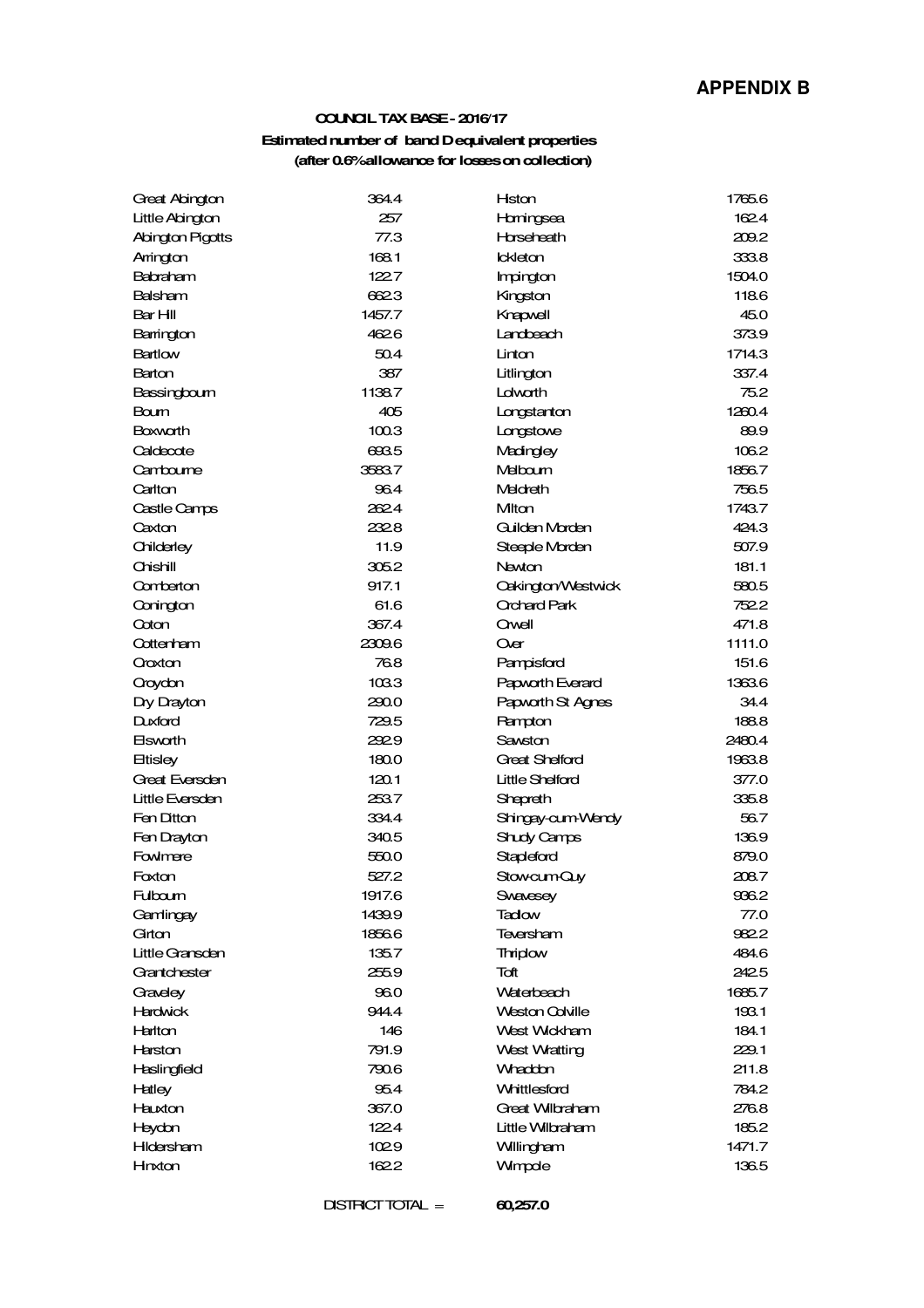## **CALCULATION OF COUNCIL TAX BASE**

1. All dwellings in the Parish are assessed by the Valuation Office, part of Revenue and Customs, and placed in the following bands:

| <b>Valuation Band</b> |           | Range of Values     |  |  |
|-----------------------|-----------|---------------------|--|--|
|                       |           | (at 1991 prices)    |  |  |
| A                     | up to     | £40,000             |  |  |
| B                     |           | £40,001 - £ 52,000  |  |  |
| C                     |           | £52,001 - £ 68,000  |  |  |
| D                     |           | $£68,001 - £88,000$ |  |  |
| E                     |           | £88,001 - £120,000  |  |  |
| F                     |           | £120,001 - £160,000 |  |  |
| G                     |           | £160,001 - £320,000 |  |  |
| н                     | more than | £320,000            |  |  |

- 2. The number of dwellings in each band is then adjusted to take account of:
	- a) reductions in the number of dwellings
		- exempt dwellings
		- diplomats' dwellings (if any)
		- demolitions
	- b) additions to the number of dwelling
		- Ministry of Defence properties (if any)
		- Dwellings awaiting banding
		- New dwellings to be completed and occupied before the end of the next financial year
	- c) Adjustments
		- reductions in banding for disabled persons
		- 25% discount for single adults for Council Tax purposes
- 3. The adjusted number of dwellings in each band is then expressed as a single figure known as "band D equivalents" by multiplying by the relevant fraction: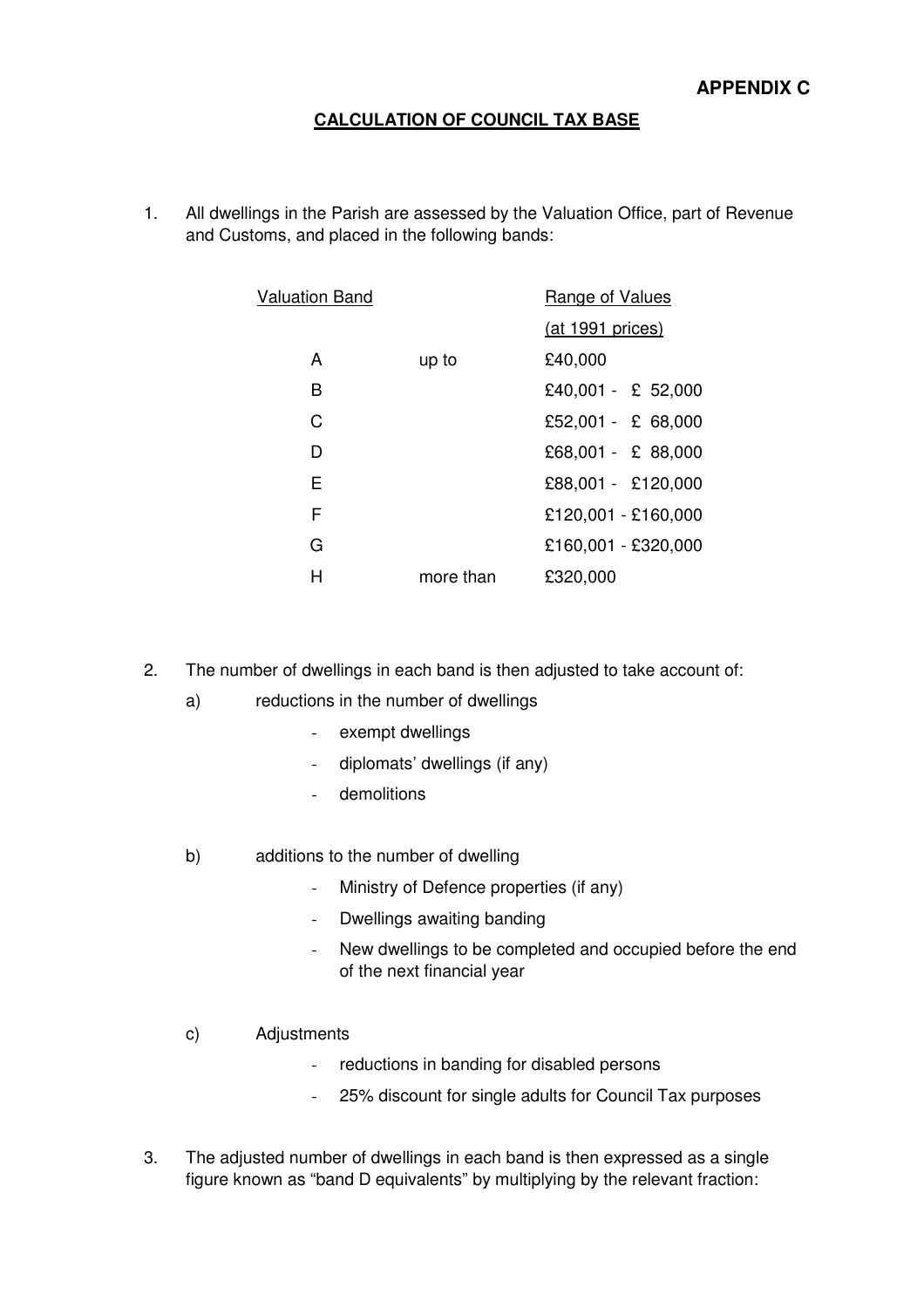| <b>Valuation Band</b> | <b>Relevant Fraction</b> |
|-----------------------|--------------------------|
| A-                    | 5/9                      |
| A                     | 6/9                      |
| B                     | 7/9                      |
| C                     | 8/9                      |
| D                     | 9/9                      |
| E                     | 11/9                     |
| F                     | 13/9                     |
| G                     | 15/9                     |
| н                     | 18/9                     |

- 4. The District Council prudently estimates an allowance for losses on collection which is 0.6% for the next financial year. This percentage reduction is applied to the number of band D equivalents in the previous paragraph to arrive at the tax base for tax setting purposes.
- 5. The Parish precept divided by the tax base will give the Council Tax to cover Parish Council expenditure for a band D property occupied by two or more adults. The Council Tax for dwellings in other bands is calculated by multiplying by the relevant fractions in paragraph 3.
- 6. A similar calculation, using the same tax base, is also required for the District council, the County Council and the Police and Fire Authorities. Council Tax setting by the District involves the aggregation of all five calculations to arrive at the total Council Tax bill levied to meet the net expenditure of the Parish, District, County, Fire and Police.
- 7. The actual Council Tax payable will be reduced if discounts (paragraph 2c) and/or council tax benefits for persons on low incomes apply.
- 8. An illustration of the tax base calculation is shown below: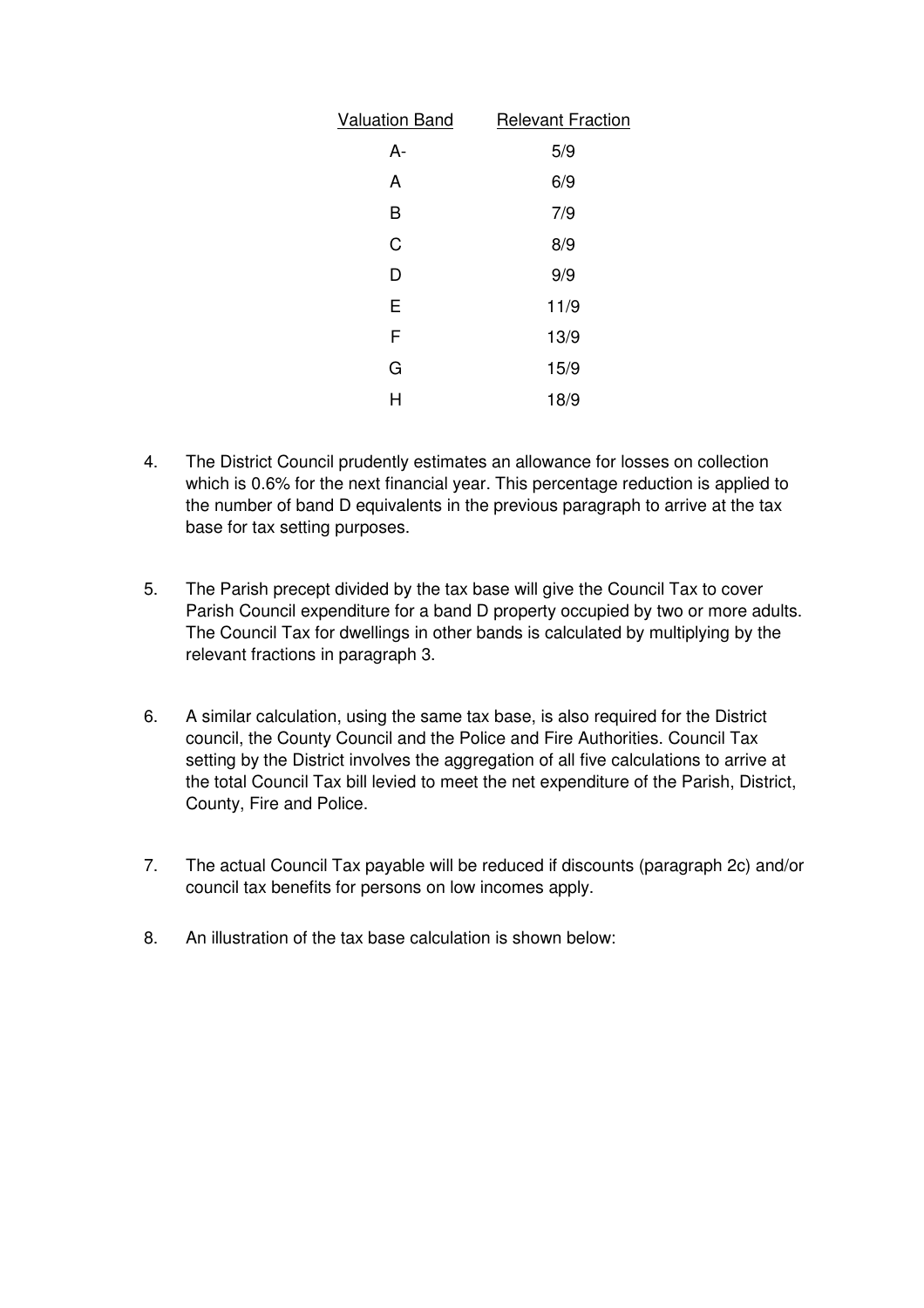| <b>Hardwick Parish Council</b>                             | 2016/17<br><b>Band D</b><br><b>Equivalents</b> |  |
|------------------------------------------------------------|------------------------------------------------|--|
| Number of Properties as at 1.10.2015                       | 1038                                           |  |
| Actual Tax Base on 1.10.2015                               | 987.3                                          |  |
| Expected New Properties Chargeable for whole year          | 1.9                                            |  |
| Expected New Properties Chargeable for part of the<br>year | 1.4                                            |  |
| Less Discount under LCTS                                   | -40.5                                          |  |
| Less Provision for uncollectable (0.6%)                    | $-5.7$                                         |  |
| <b>Tax Base for the Year</b>                               | 944.4                                          |  |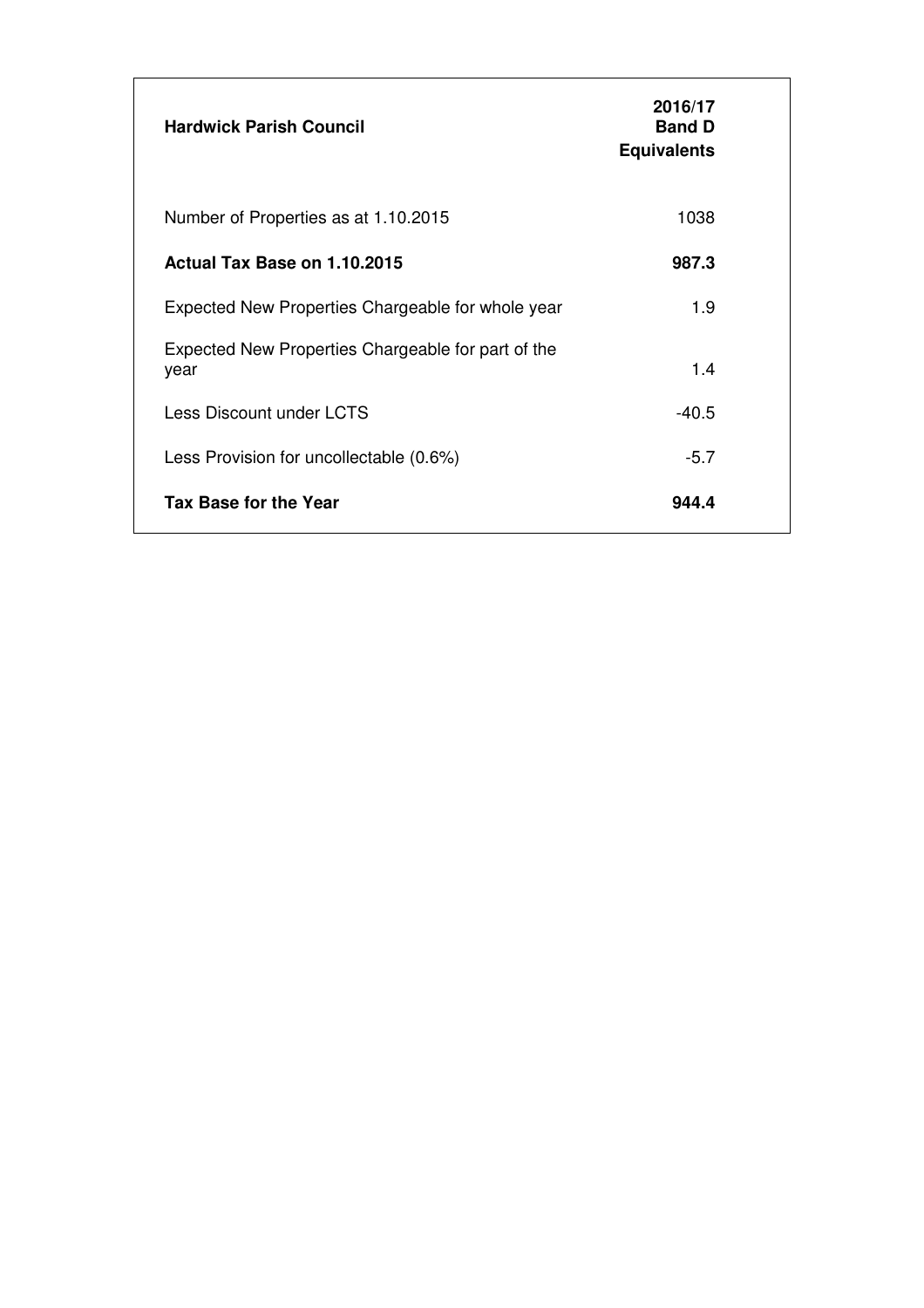## **Parish Precept Requirement 2016-17 (to be completed by all parishes)**

Parish Council/Meeting: Hardwick Parish Council

**Amount required [amount]:** 

**Amount required [£]:** 

### **Signed:**

**Position:** 

Where local councils request a precept of **£140,000 or more** from their taxpayers they are required to provide more detail of their spending plans, a template is provided below to assist you, this information will then be included in the Council Tax leaflet distributed to residents with the annual council tax bills.

| <b>Hardwick Parish</b><br><b>Council</b>   | 2015-16<br><b>Gross</b><br><b>Expenditure</b><br>£ | 2015-16<br><b>Net Expenditure</b><br>£ | 2016-17<br><b>Gross</b><br><b>Expenditure</b><br>£ | 2016-17<br><b>Net Expenditure</b><br>£ |
|--------------------------------------------|----------------------------------------------------|----------------------------------------|----------------------------------------------------|----------------------------------------|
| Cultural,<br>Environmental and<br>Planning |                                                    |                                        |                                                    |                                        |
| Highways, Footpaths<br>and Lighting        |                                                    |                                        |                                                    |                                        |
| Democratic<br>Representation               |                                                    |                                        |                                                    |                                        |
| Corporate<br>Management                    |                                                    |                                        |                                                    |                                        |
| <b>Capital Projects</b>                    |                                                    |                                        |                                                    |                                        |
| <b>Total</b>                               |                                                    |                                        |                                                    |                                        |
| Contribution from<br>balances              |                                                    |                                        |                                                    |                                        |
| <b>Amount of Precept</b>                   |                                                    |                                        |                                                    |                                        |

**Contact details for enquiries: email: hardwickpc@lgs-services.co.uk** 

 **Telephone:01954 210241**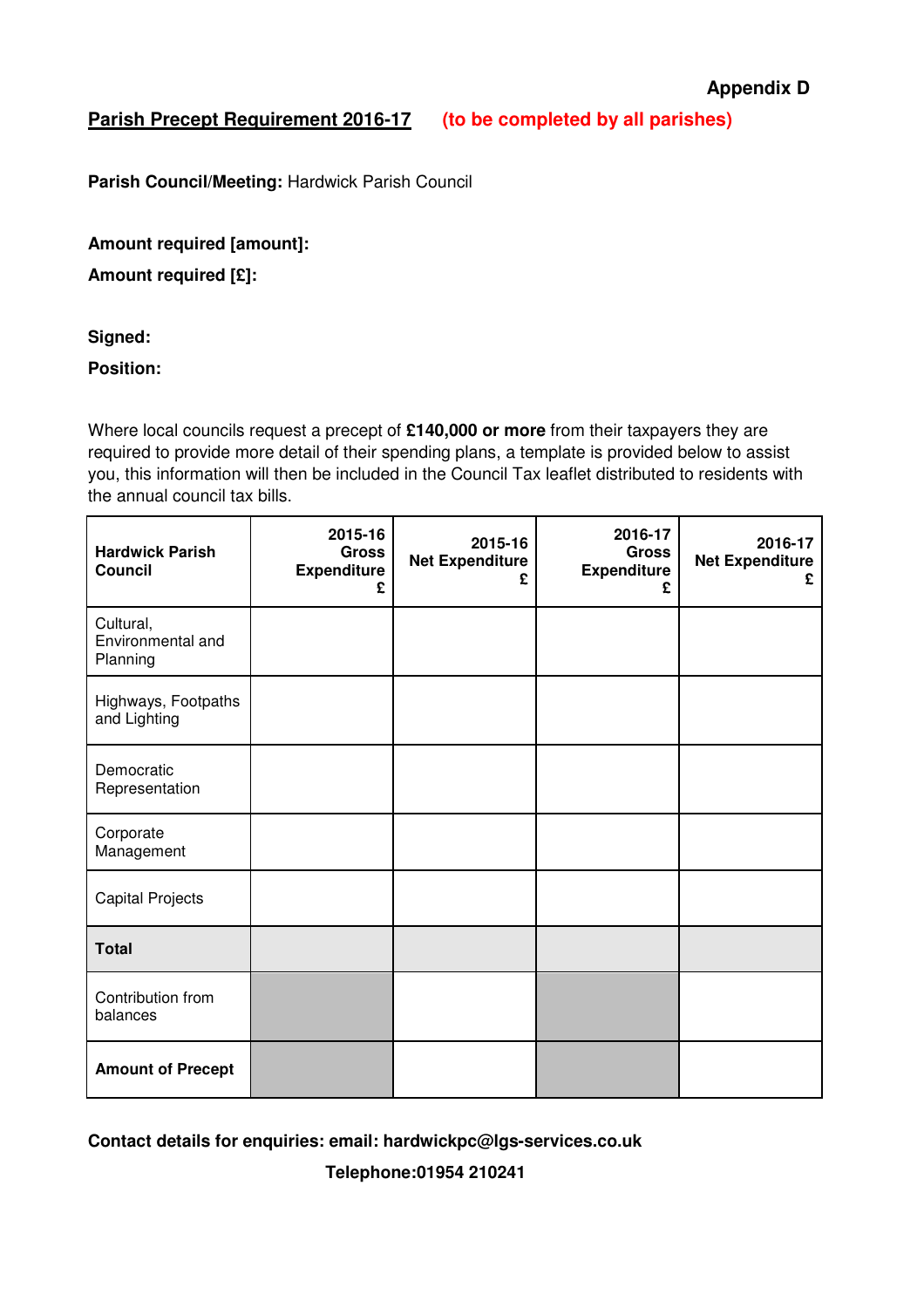## **BANK DETAILS (if not previously provided to the Council)**

| Parish Council: Hardwick Parish Council |  |  |  |  |
|-----------------------------------------|--|--|--|--|
|                                         |  |  |  |  |
|                                         |  |  |  |  |
|                                         |  |  |  |  |
|                                         |  |  |  |  |
|                                         |  |  |  |  |
| <b>Bank/Building</b>                    |  |  |  |  |
|                                         |  |  |  |  |
|                                         |  |  |  |  |
| Sort Code:                              |  |  |  |  |
|                                         |  |  |  |  |
| Account no:                             |  |  |  |  |
|                                         |  |  |  |  |
|                                         |  |  |  |  |
|                                         |  |  |  |  |
|                                         |  |  |  |  |
|                                         |  |  |  |  |
|                                         |  |  |  |  |
|                                         |  |  |  |  |
| <b>Authorised signatories:</b>          |  |  |  |  |
|                                         |  |  |  |  |
|                                         |  |  |  |  |
|                                         |  |  |  |  |
|                                         |  |  |  |  |
|                                         |  |  |  |  |
|                                         |  |  |  |  |
|                                         |  |  |  |  |
|                                         |  |  |  |  |

### **Please return form to:**

**South Cambridgeshire District Council, Accountancy Service, Cambourne Business Park, Cambourne, Cambridge, CB23 6EA** 

**Email: accountancy@scambs.gov.uk**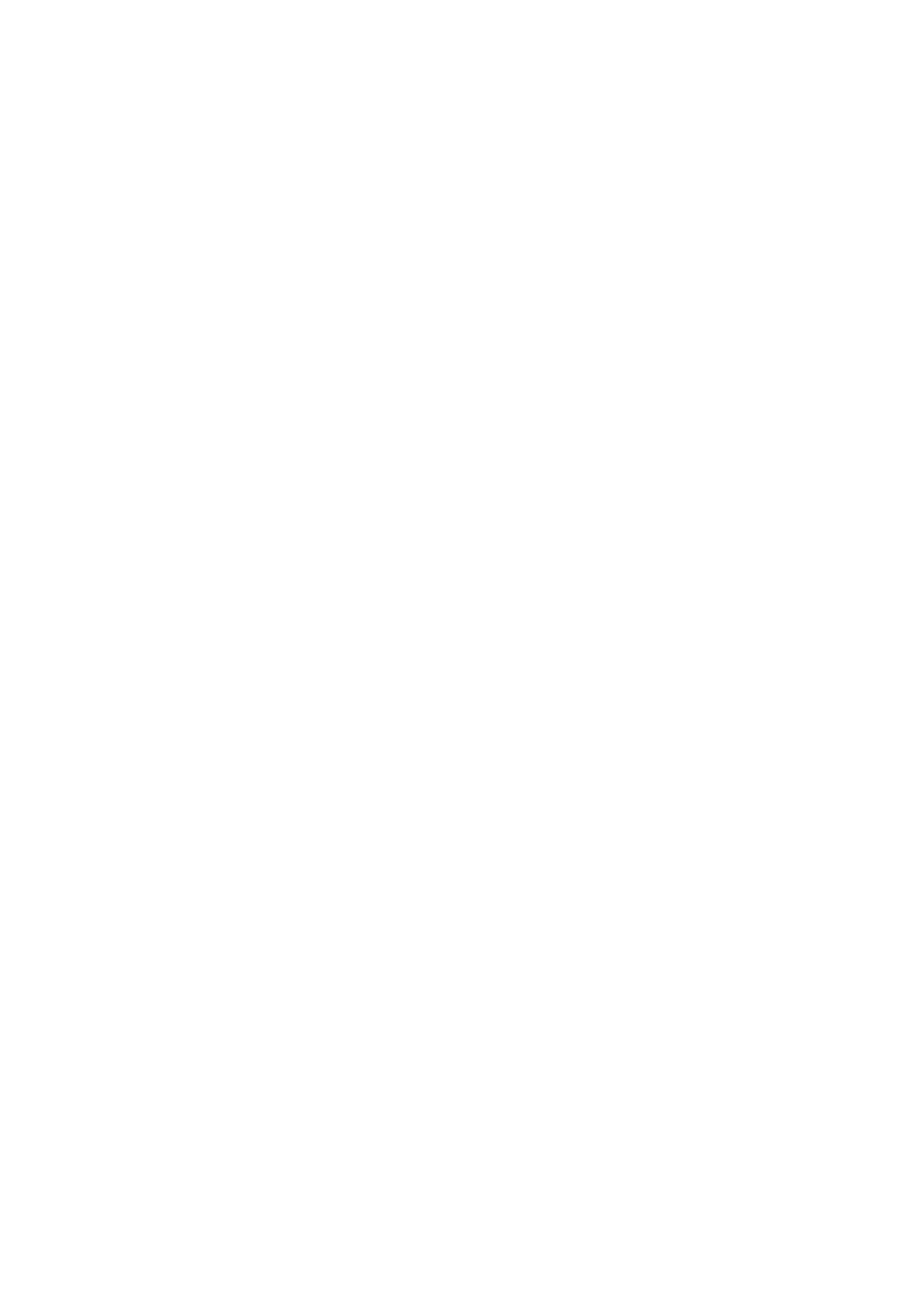### **HARDWICK VILLAGE PLAY PARKS SURVEY**

We would like to get your views regarding the children's play parks and equipment in the village. Please take a few minutes to answer the questions below and we will collate the information and present to the parish council.

Please mark which play parks you currently use or have used in Hardwick. If more than one, please use the scale  $1 - 4$  to indicate which you use more. (1 being the most, 4 the least)

| Egremont Road / near tennis courts<br>Church                                                                                                |
|---------------------------------------------------------------------------------------------------------------------------------------------|
| Bramley Way / Worcester Ave                                                                                                                 |
| Grenadier Walk / behind shop                                                                                                                |
| If given the option, would you rather two improved play areas instead of the four we<br>currently have now:<br><b>YES</b><br>N <sub>O</sub> |
| What play equipment would you like to see added?                                                                                            |
|                                                                                                                                             |
|                                                                                                                                             |
| Would you be willing to help on a committee regarding setting up fundraising<br>activities?<br><b>YES</b><br>N <sub>O</sub>                 |
| Would you like to help fundraise?                                                                                                           |
| <b>YES</b><br>NO                                                                                                                            |
| If yes to either of these please provide your name and email address below.                                                                 |
| Name                                                                                                                                        |
| Email                                                                                                                                       |
| Any other comments:                                                                                                                         |
|                                                                                                                                             |
|                                                                                                                                             |
|                                                                                                                                             |

*You do not have to provide your name to make comments, but it would help us. Please note that all personal information will be kept confidential and only used for communication regarding this concern.* 

Please return the form to Clare McGowan, 25 Ashmead Drive. Or enter online at https://www.surveymonkey.com/r/F9PZJMB